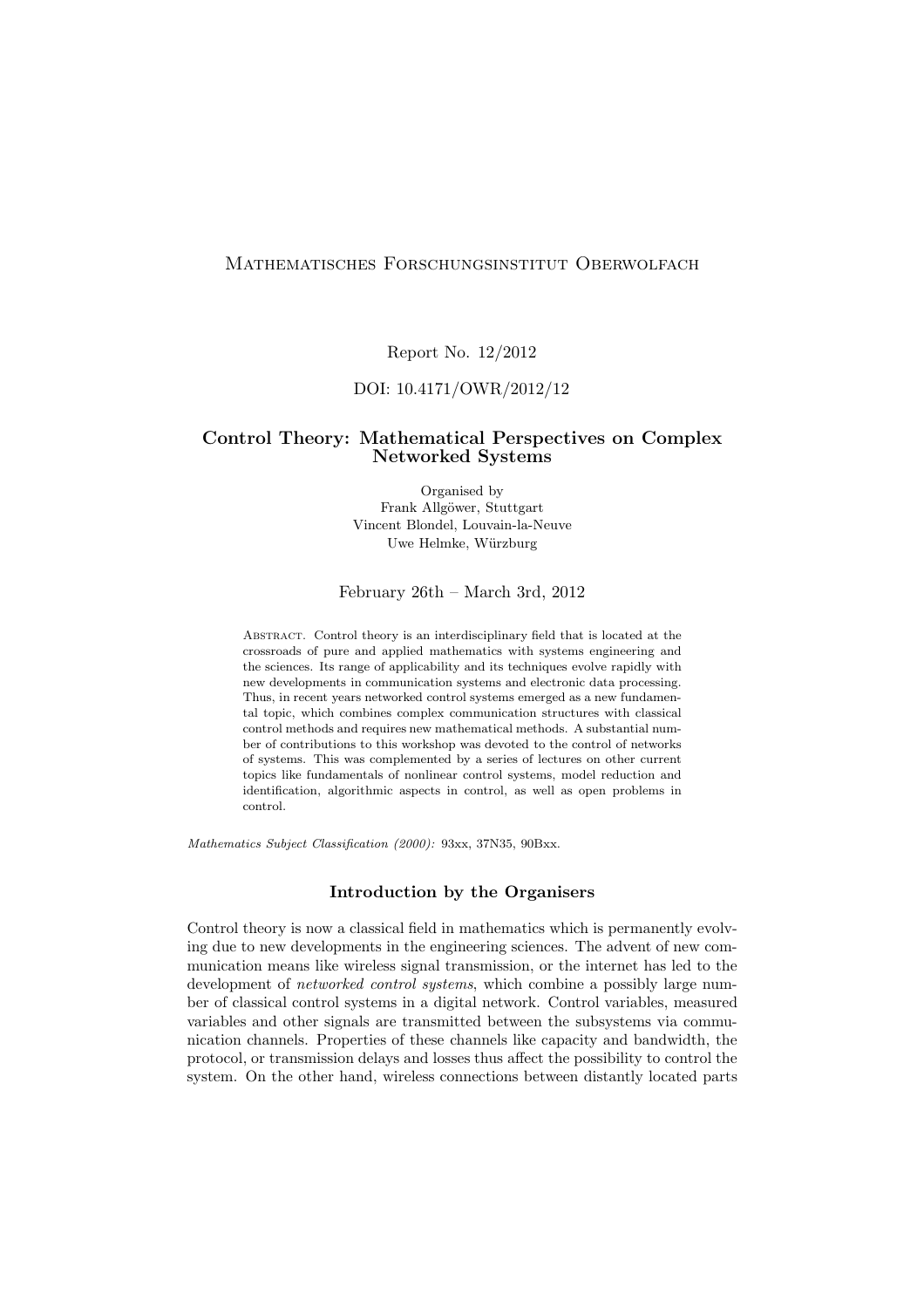of a system offer new strategies for control and monitoring. New mathematical questions which arise in this context are, for instance, related to the amount of information needed to control a system, the role of the toplogy of the connecting graph, the differences between event-driven and synchronized communication or centralized and decentralized control, as well as the statistical properties of the channel.

The field therefore covers a wide variety of topics, ranging from fundamental mathematical aspects and new control paradigms in the sciences to real world engineering applications of industrial relevance. In particular, it has deep connections to different branches of pure and applied mathematics, including e.g. ordinary and partial differential equations, operator theory, real and complex analysis, probability theory, numerical analysis, discrete mathematics, stochastics as well as algebraic and differential geometry.

The workshop Control Theory: Mathematical Perspectives on Complex Networked Systems brought together about 45 internationally active researchers from Austria, Belgium, France, Germany, Israel, Italy, The Netherlands, Sweden, Switzerland, the United Kingdom and the United States, with both a mathematical and systems engineering background. In order to address the new challenges posed by the new communication structures, a special focus of this workshop has been on networked control systems. This was complemented by challenging systems engineering topics. In all these talks, the interaction of mathematical methods from nonlinear dynamics and control with those from discrete mathematics (especially graph and information theory) played a crucial role. The program comprised 24 talks on the theory and applications of control theory. The lengths of the talks were different, between 30 and 45 minutes, where always enough time (at least about 10 minutes) was granted for the discussion. The lectures were organized into rather coherent sessions on the topics:

- Networks and Control
- Fundamentals of Nonlinear Control Systems
- Model reduction and Identification
- Algorithmic Aspects in Control
- Fundamental Control Problems

In addition to these lectures and the very active discussions throughout the workshop there was an informal open problem session on Tuesday evening, in which 10 participants presented open mathematical problems in control. Furthermore, as a new format, we implemented poster sessions on Wednesday and Thursday evening to have a more informal forum to discuss recent results. These sessions were accompanied by 'poster-teaser-sessions', where each presenter of a poster had about ten minutes to introduce the audience to the topic of the poster and to answer first questions. In particular the younger participants used this chance to present their work very actively. The extended abstracts of all lectures and posters are collected in this report.

The traditional Wednesday afternoon walk to St. Roman was replaced by a walk to Wolfach, where the participants enjoyed the exciting new MIMA-museum.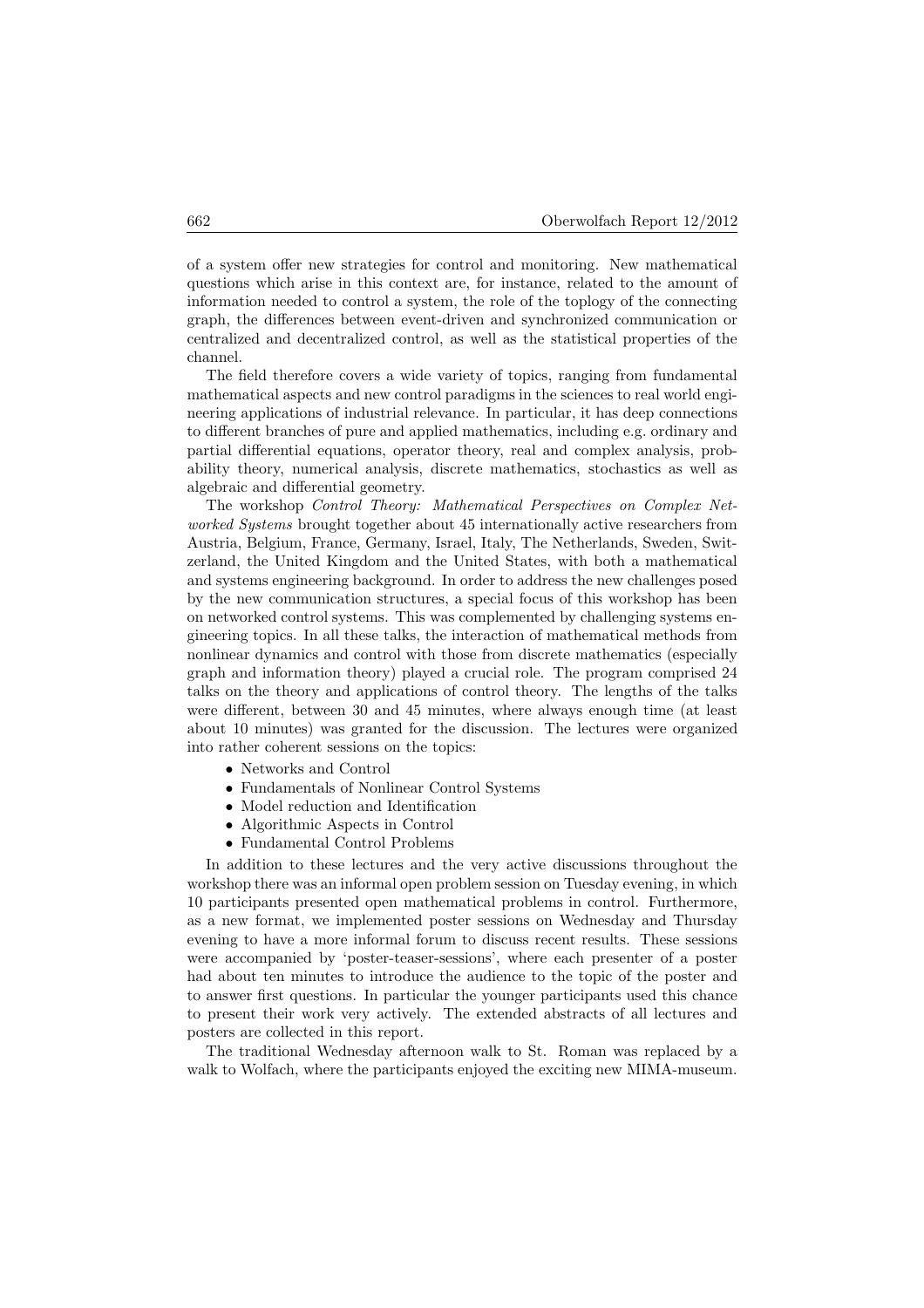## Workshop: Control Theory: Mathematical Perspectives on Complex Networked Systems

# Table of Contents

| David Angeli                                                                                                                                                                                               |     |
|------------------------------------------------------------------------------------------------------------------------------------------------------------------------------------------------------------|-----|
|                                                                                                                                                                                                            | 667 |
| David Angeli (joint with A. Kountouriotis)<br>A stochastic approach to control of refrigerator appliances for frequency<br>regulation                                                                      | 668 |
| Thanos Antoulas                                                                                                                                                                                            | 669 |
| Roger Brockett<br>Some Mathematical Formulations of Poblems in Network Control  670                                                                                                                        |     |
| Mathias Bürger (joint with Daniel Zelazo and Frank Allgöwer)<br>Hierarchical clustering of dynamical networks using a saddle-point                                                                         | 672 |
| Fritz Colonius                                                                                                                                                                                             |     |
| Gunther Dirr                                                                                                                                                                                               |     |
| Paul Fuhrmann<br>On invariant subspaces and intertwining maps $\ldots \ldots \ldots \ldots \ldots \ldots$ 676                                                                                              |     |
| Knut Graichen (joint with Bartosz Käpernick)<br>Nonlinear MPC with systematic handling of a class of constraints $\ldots$ .                                                                                | 677 |
| Lars Grüne<br>Economic MPC and the role of exponential turnpike properties $\ldots \ldots$ 678                                                                                                             |     |
| Bernard Haasdonk (joint with Daniel Wirtz)<br>Kernel Methods for Model Reduction of Parameterized Nonlinear<br>$\mathit{Systems}\ \dots \dots \dots \dots \dots \dots \dots \dots \dots \dots \dots \dots$ | 681 |
| Sandra Hirche (joint with Adam Molin)<br>Optimal Event-based Control - The Extended Linear Quadratic Problem                                                                                               | 683 |
| Alberto Isidori (joint with Lorenzo Marconi)<br>Post-processing internal models for robust nonlinear output regulation                                                                                     | 685 |
| Karl H. Johansson (joint with Farhad Farokhi and Cédric Langbort)<br>On the Role of Plant Model Information in Large-scale Control Systems                                                                 | 688 |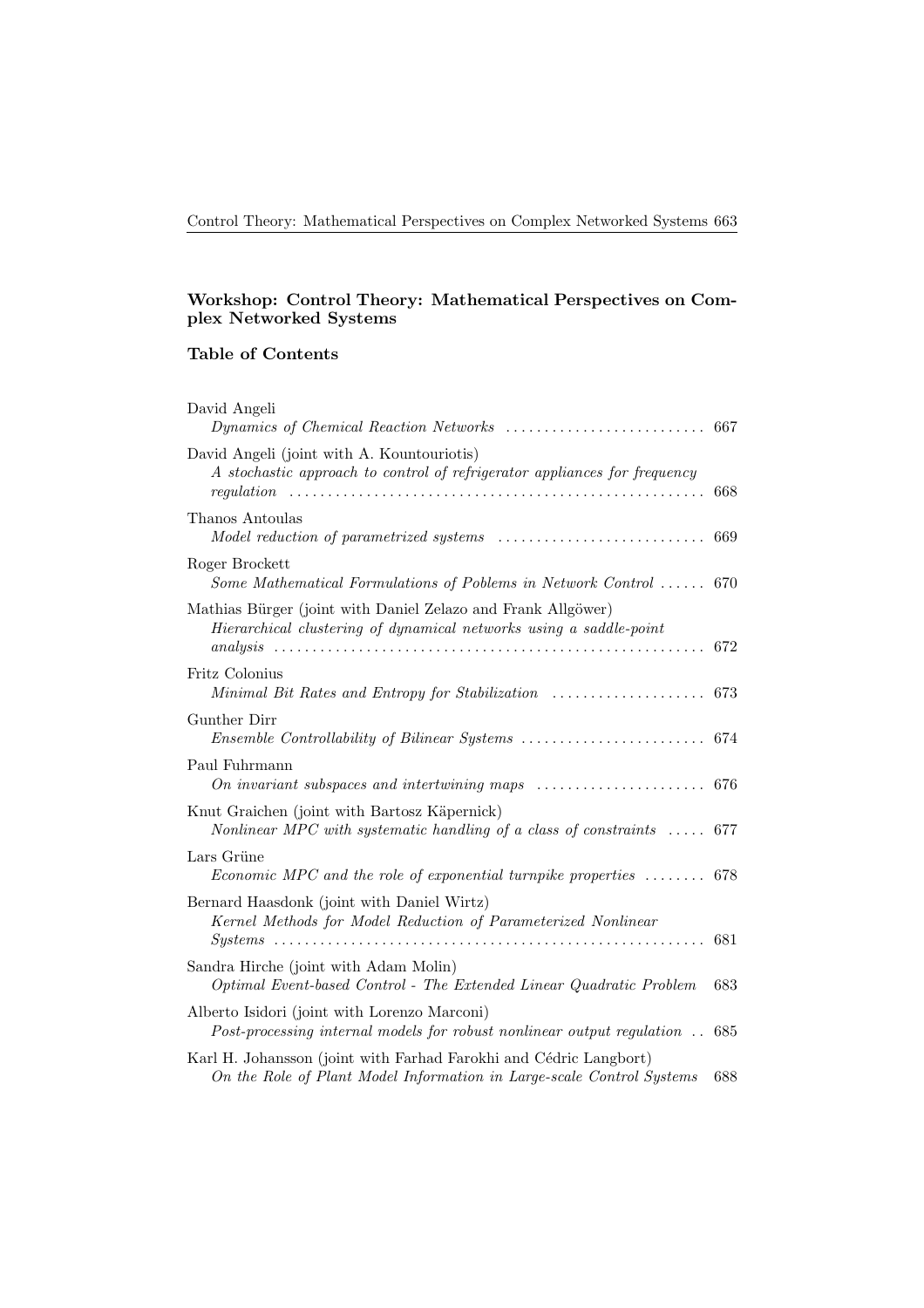| Pia L. Kempker (joint with André C.M. Ran, Jan H. van Schuppen)                                                                                                                                                                     | 691 |
|-------------------------------------------------------------------------------------------------------------------------------------------------------------------------------------------------------------------------------------|-----|
| Arthur J. Krener (joint with Wei Kang)<br><i>Linear time invariant minimax filtering</i> $\ldots \ldots \ldots \ldots \ldots \ldots \ldots \ldots$                                                                                  | 692 |
| Mircea Lazar, Rob H. Gielen<br>Necessary and sufficient dissipativity conditions for stability of                                                                                                                                   | 693 |
| Anders Lindquist (joint with Enrico Avventi and Bo Wahlberg)                                                                                                                                                                        | 695 |
| Jan Lunze                                                                                                                                                                                                                           |     |
| Lorenzo Marconi (joint with Andrew Teel)                                                                                                                                                                                            | 697 |
| Henk Nijmeijer, Jonatan Peña-Ramírez<br>Synchronization in networks with time-delay coupling: 'the sympathy of<br>$pendulum \; clocks \; and \; beyond' \; \dots \dots \dots \dots \dots \dots \dots \dots \dots \dots \dots \dots$ | 698 |
| Pablo A. Parrilo (joint with Parikshit Shah)<br>An Optimal Controller Architecture for Poset-Causal Systems                                                                                                                         | 702 |
| Giorgio Picci (joint with Giulio Bottegal)                                                                                                                                                                                          | 705 |
| Anders Rantzer                                                                                                                                                                                                                      | 706 |
| Witold Respondek (joint with Shun-Jie Li)<br>Flatness of driftless systems equivalent to the canonical Cartan<br>$distributions \dots \dots \dots \dots \dots \dots \dots \dots \dots$                                              | 707 |
| Jacquelien M. A. Scherpen (joint with Thomas Voß)<br>Stability and stabilization of piezoeletric beams                                                                                                                              | 710 |
| Rodolphe Sepulchre (joint with Alexandre Mauroy)<br>A novel Lyapunov function for kick-synchronization models                                                                                                                       | 713 |
| Frederike Rüppel (joint with Uwe Helmke)                                                                                                                                                                                            |     |
| Georg S. Seyboth (joint with Frank Allgöwer)<br>Synchronization in networks of linear parameter-varying systems $\ldots$ . 715                                                                                                      |     |
| Malcolm C. Smith                                                                                                                                                                                                                    | 716 |
| Héctor J. Sussmann<br>Universal regularity results for open-loop optimal controls $\ldots \ldots \ldots \ldots$ 717                                                                                                                 |     |